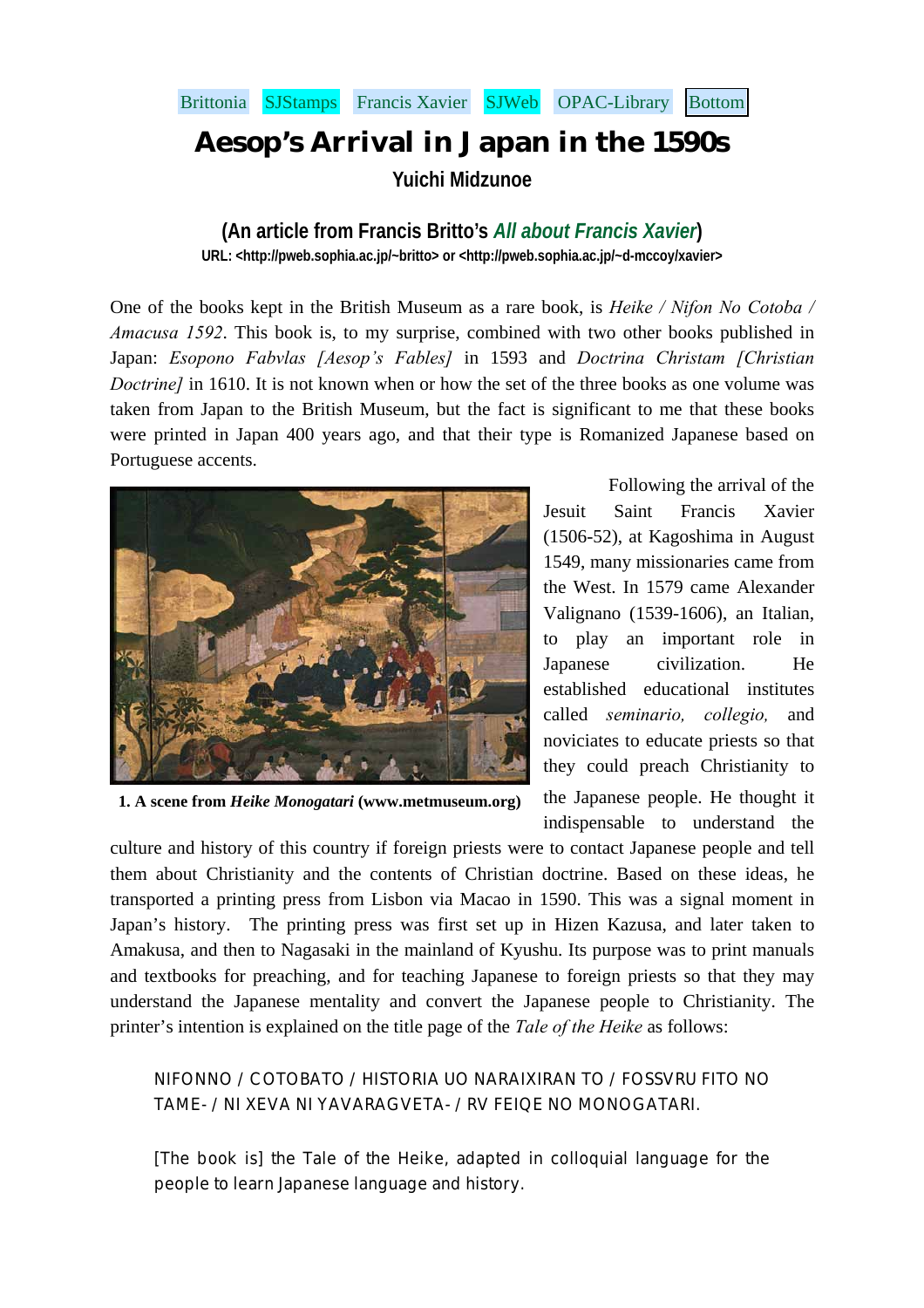Following the title page, the preface tells more plainly the purpose and role of the book:

In this volume are printed Japanese history called [the tale of the] *Heike, Morales Sentenças* [Moral Sentences], and European *Esopo's Fabulas* [Aesop's Fables]*.*... it is at once for the exercise of language and for the virtue of society.... it is mainly because I [the translator] wish to serve God and pray for God's glory.... It is written in Amakusa on February 23 in the year of Christ 1593.

In addition, the translator in his foreword to the reader explains his intention and the process in making this book public through suggestions by the Jesuit missionaries who have visited this country to promulgate God's Law and to guide people to heaven. As he himself confesses, he has been an evil person in repeating deeds of wickedness without doing any deed of virtue, and he continues, he will follow his masters and wish them to have the same intention.



**2. Oda Nobunaga (1534-1582)**

Just as they tell him metaphorically when a carpenter wants to build a house he will sharpen his tools at first or when a fisherman wants to get fish he will knit a net beforehand, so the missionaries who came to this country to preach Christianity will have to learn this country's way of life and its language and history. For these purposes, he translated this classic into plain and simple Japanese and also put it into the form of a dialogue as if a priest and his follower were talking to each other face to face.

Judged from the view of the general reader, especially from that of modern readers, it seems very strange that the tale of the Heike was selected for a Jesuit publication, but this intention will be more easily recognized

by the fact that the book is combined with two other books, *Aesop's Fables* and the *Book of Aphorisms*. The latter is composed of Chinese and Japanese aphorisms, while the former, *Aesop's Fables*, is a book written in the sixth century before Christ, dealing with animal fables to teach morals through stories of beastly foolishness. The most characteristic word of this version is 'pastor.' In the story of a Pastor and a Wolf, for example, a wolf is pursued by a hunter and comes to a pastor for shelter. When the hunter comes to the pastor and asks for the wolf, he suggests to the hunter the wrong direction but his eyes indicate the wolf's place. The hunter goes off following the pastor's words, but the wolf tells the pastor to see through his mind, in spite of expressing his thanks. The image of a pastor is double: he is a shepherd on the green and also a person exercising spiritual guidance.

However often the translator stresses the exercise of language, the contents of these books can be clearly identified as moral teaching. In the tale of Heike, the focus is on the rise and decline of the Heike clan. The main figure is Kiyomori of the Heike, who, born a warrior's son, was raised to the status of Regent and enjoyed to the full a flourishing period,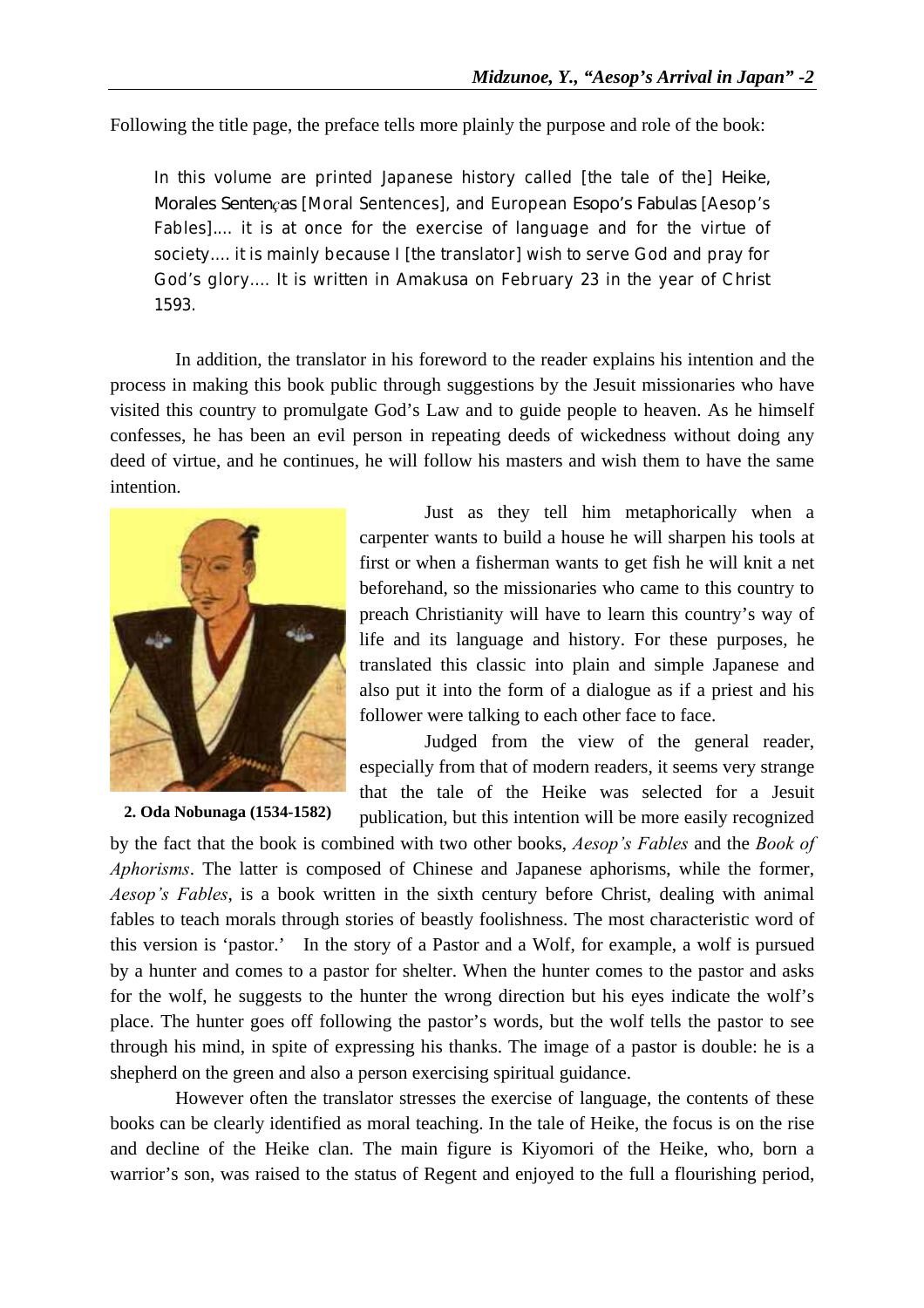but his haughtiness led his clan to be turned out of the palace and leave the capital of Kyo [today's Kyoto] after their miserable defeat by the Genji clan.

Another significant aspect of the publication of these books is that the age of printing in Japan actually started with the arrival of *Aesop's Fables*. Compared with Japan in the late 16th century, it is in the England of the late 15th century that William Caxton imported the printing press and started printing in Westminster, which was an epoch-making event in British cultural history and for her civilization. It is due to the printing press and the texts printed by William Caxton and his successors that Greek and Latin culture came into England and flourished during the English Renaissance. New learning, as we call it, arrived in the country with these books during this period, including not only the *Recuyell of the historie of Troy* in 1474?, *Golden Legend* by Voragine of Genoa in 1483, *Speculum vitae Christi* in 1484, *Aesop's Fables* in 1484, but also *Doctrine to learn French and English* in 1480.

According to the *Short-Title Catalogue of Books printed in Britain*, there are some descriptions of the printing of *Aesop's Fables*.

175. Here begynneth the book of the subtyl historyes and fables of esope whiche were tr[anslated] out of Frensshe by W[illiam] Caxton. [With the Life (of Aesop)...]. Caxton 1484 (26 m[arch].)

176. [Another edition]. R[ichard] Pynson 1497?.

168. Aesop. Esopus cum commento optimo et morali. [Partly in verse] R[ichard] Pynson. 1502 (1 de[cember]).

169. Fabule Esopi cum commento. W[ynkyn] de Worde. 1503.

As these publication entries reveal, *Aesop's Fables* was brought in by William Caxton and published with his translation from the French text in 1484. Caxton's text was reprinted

thirteen years later by his successor, Richard Pynson. Apart from these French-based versions of Caxton, another two versions were printed with the Latin title after the turn of the century by Richard Pynson in 1502 and his rival publisher, Wynkyn de Worde, in 1503. These printed documents tell us nothing more than the popularity of Aesop in England. William Caxton's version included not only the text but also a life of Aesop. It was not until a century had passed that William Shakespeare alluded to this person in one of his dramas, in the dialogue between Prince Edward and Richard of Gloucester in *The Third Part of Henry the Sixth*:



**3. The lion and the mouse**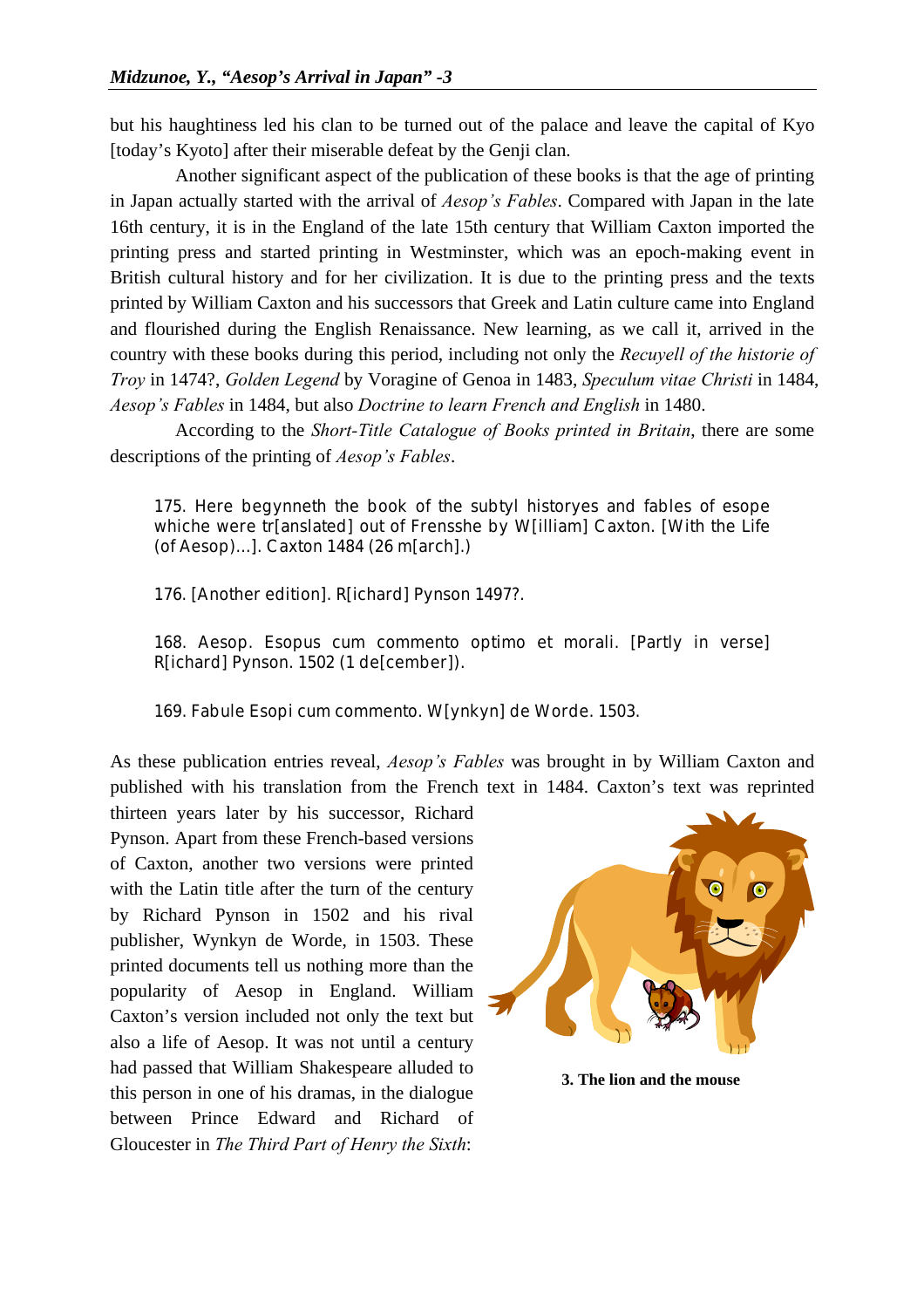Prince Edward. Let Aesop fable in a winter's night. His currish riddles sorts not with this place. Gloucester. By heaven, brat, I'll plague ye for that word. (5. 5. 25ff.)

While Prince Edward mentions the name of Aesop, his pointing out the deformity of the ancient Greek fabulist intends to suggest to Richard of Gloucester the ugliness of his body as well as his wicked designs to usurp the royal crown.

It is doubtful if Shakespeare's audiences in London in the 1590s were so learned or keen as to recognize the difference between Aesop's moral fables and Richard of Gloucester's immoral activity despite the physical similarity between the two, but these lines reveal that the dramatist himself was well acquainted with the Greek fabulist. Just as in England, in the same period in Japan, a country far from England, *Aesop's Fables* and other works were introduced to the Japanese people for the first time and brought about a change in cultural consciousness in this count.

In 1614, the missionaries were expelled from Japan, and the press was also sent back to Macao. Accordingly, the period from the year of the import of the press to that of its expulsion lasted not more than 25 years. This period, however, generated many monumental books and pamphlets which are collectively called the *Kirishitan-ban* [Christian books]. These are very remarkable not only in Japan but also in the world for their quantity, quality, and variety.

The first publication of this series was

[*Santosu no gosagyō* 'The Acts of Apostles and Saints'] in Kazusa in 1591, followed by *[Hidesu no doushi (translation*)

of Thomas à Kempis's *De Imitatione Christi*)] at Amakusa in 1592,

[*Dochirina Kirishitan* 'Christian Doctrine'] at Amakusa in 1592, [*Heike monogatari* 'TheTale of the Heike'] at Amakusa in 1592, [*Esopo monogatari Esopo monogatari* 'Aesop's Fables'] at Amakusa in 1593, and so on.

After these publications dealing mainly with Christian doctrine or manuals for preaching, the Amakusa press turned to the more fundamental language texts, grammar books or dictionaries for foreign priests' communication with Japanese people. They are the *Latin Grammar* in 1594, and the Latin-Portuguese-Japanese Dictionary in 1595.

Until these were published, the type fount was *romaji* (or romanized Japanese), and in grammar books and dictionaries Japanese script was mainly used for quotations from the Japanese.

However, at the end of the century, the art of printing had improved so much that the size of the book became larger than before and Japanese type was used. The next step was to move the printing press from Amakusa on a small island to Nagasaki on the mainland of

**4. Toyotomi Hiedyoshi (1536-1598)**

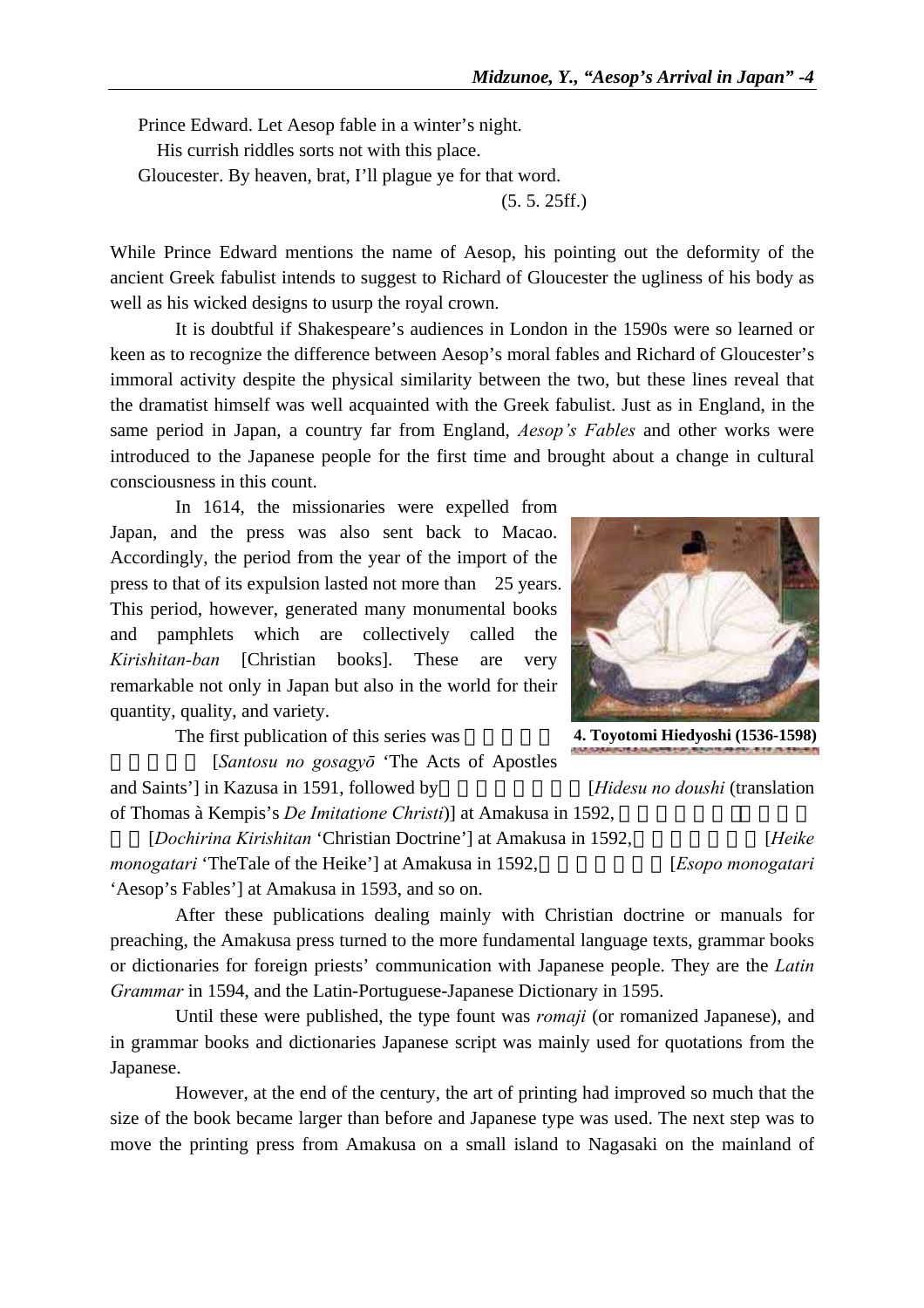Kyushu. This brought about rapid progress in printing and effected closer relations between Christian books and Japanese readers.

These publications in Nagasaki, such as *[nippo jisho* 'The Japanese-Portuguese Dictionary'] in 1603-04 and *[Nippon Daibunten 'The* Large Grammar of Japanese Language'] in 1604-08, reveal very clearly the fact that big projects for publications that had been prepared for several years were realized as substantial material for preachers and, in addition, for Japanese readers whose interests in foreign culture were aroused in general through these Christian books.

As a result, the place of publication moved from Nagasaki to Kyoto, the capital and centre of Japanese culture at that time, where the following books were published:

むつす・むん地』 [*kontemutusu munji* '*Contemptus Mundi*,' part of *De Imitatione Christi*] in 1610 and *[Isopo monogatari* 'The Tales of Aesop'] in 1639.

I can not consider these items one by one, but the most significant fact is that the second printing of *Aesop's Fables* was in Kyoto. The style is called *Kanasoni* (and  $\overline{O}$ ) in which the Japanese type based on *hiragana* () was used for printing. That is, the type of romanized Japanese used in the first publication on Aesop in 1593 was no longer employed.

In addition to the difference of type fount, another fact must be pointed out here. The audience of the book was supposed to have changed from one closely related to Christianity or religion to non-religious people living in urban areas, not only the courtiers and warriors in Kyoto but also the merchant class who delivered these stories outside the capital when they travelled around in Japan to sell merchandise.

Above all, one difference between the two versions of Aesop relating to the text is worthy of attention. During the dark age of anti-Christianity *Aesop's Fables*, whose style was not colloquial but literary Japanese, was printed at least nine times. The class of readers in



**5. The fox and the goat**

Kyoto at that time was mainly divided into two: one which preferred books of science or learning written in classical Chinese, and the other which would seek amusement in reading books written in Kana [the Japanese cursive syllabary]. Those books belonging to the latter category

called *Kanasōshi*, included novels, essays, stories of hero-worship, guidebooks for places of scenic and historical interest, and so on. *Aesop's Fables* of Amakusa had been transformed into one of these. For this reason, the *Aesop's Fables* of Kyoto, called "Aesop's Fables written in national or Japanese letters," cast aside its Christian coat, as it were, and put on a Buddhist one instead. In other words, *Aesop's Fables* appeared to the popular reader as a moral narrative, in which the Buddhist ideas of cause and effect or retribution were heavily emphasized. Even the story of Aesop was not made an exception, the description of his life being full of false accusations, and the text did not emphasize his sharp wit and humour nor his intelligence.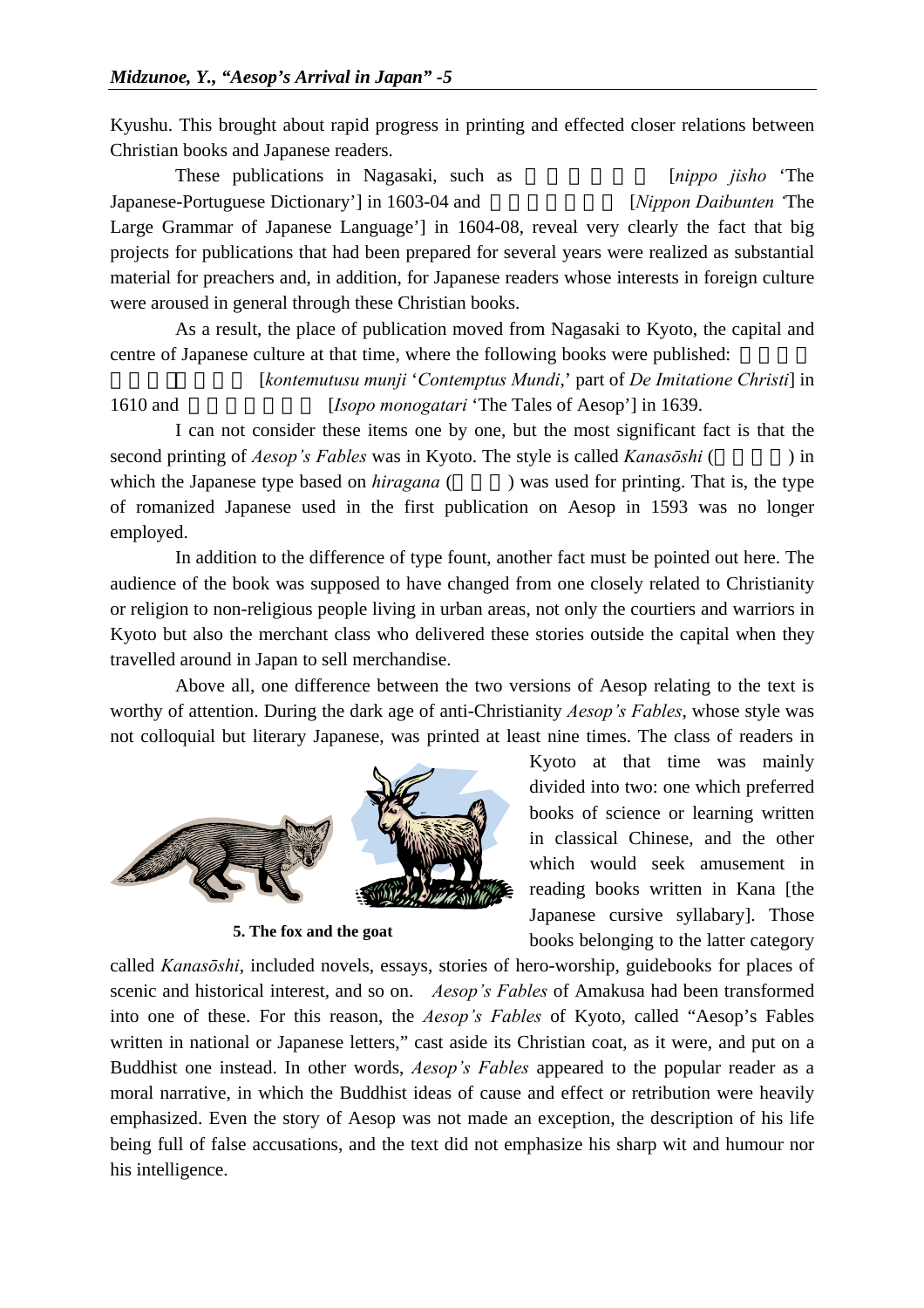However, when the dark clouds over Aesop had been cleared, people were delighted to read the fables as if Aesop were a new lamp of intelligence. This occurred in the Meiji era about 300 years after Aesop's arrival at Amakusa.

In 1873 the Japanese government declared the removal of the signboard forbidding Christian doctrine and allowed liberty of conscience. Taking this opportunity, people turned to the West and the Western culture of Europe. As one of the typical examples of this spiritual movement, a group of writers in the early 20th century may be mentioned. They are Kitahara Hakushu, Kinoshita Mokutaro, and Akutagawa Ryunosuke. One day they visited Nagasaki and Amakusa to get in touch with the culture which Christian missionaries had brought there and the people of those districts had kept secretly despite the terror of persecution. If they had been caught by the lord because of their religion, they would have been crucified.

Akutagawa Ryunosuke wrote a short story based on the historical facts of Christian persecution, whose title is [Juliano Kichisuke]. The hero was originally named Kichisuke who served a man in a village near Urakami cathedral. He was treated as a backward boy without parents, but when he was 18 or 19 years old, he discovered an affection for his master's daughter. However Kichisuke could not tell her of his affection and ran away secretly from his master's house. After having lived as a tramp for three years, he returned to his master's house once again, but this time he did not love his daughter any more, and in the meantime she had been married to another man. He worked very hard, harder than ever, but one day his master realized that Kichisuke had converted to Christianity. The master was afraid of disloyalty to his feudal lord and handed over his servant to the magistrate. Shortly after, Kichisuke, whose Christian name was Juliano, was crucified.



**6. Valignano**

 Akutagawa wrote some more stories based on Christianity, but the most interesting is

(*hōkyōjin no shi* literally, 'The Death of a Man devoted to religion'; that is, 'The Death of a Christian'). It was written in 1918 and deals with at least three matters concerning this subject. The first is, according to the author's explanation, an assumption of the source book supposed to have been published at the Nagasaki Jesuit Press in 1596, entitled *Legenda Aurea*, or *The Golden Legend* by Jacobus de Voragine. The second is the story's main theme concerning Christian doctrine and human weakness to be completed in God's glory. Last but not least, is the fact the whole story is wrapped up in Aesop's moral teaching featuring two birds, a

wild eagle and a dove. These birds are sacred animals in Christianity as well, symbolizing the power of God and the Holy Ghost.

The story begins one Christmas Eve. The place is in front of the cathedral named Santa Lucia, where a boy, exhausted and hungry, lies down. He is looked after by the people who have come to the cathedral to attend Christmas Eve mass and is allowed by the priest to stay inside the cathedral. Whenever asked, he answers that his birth-place is heaven, his father is Deus [God]. His features are pure like a white ball or crystal, and his voice is sweet like a